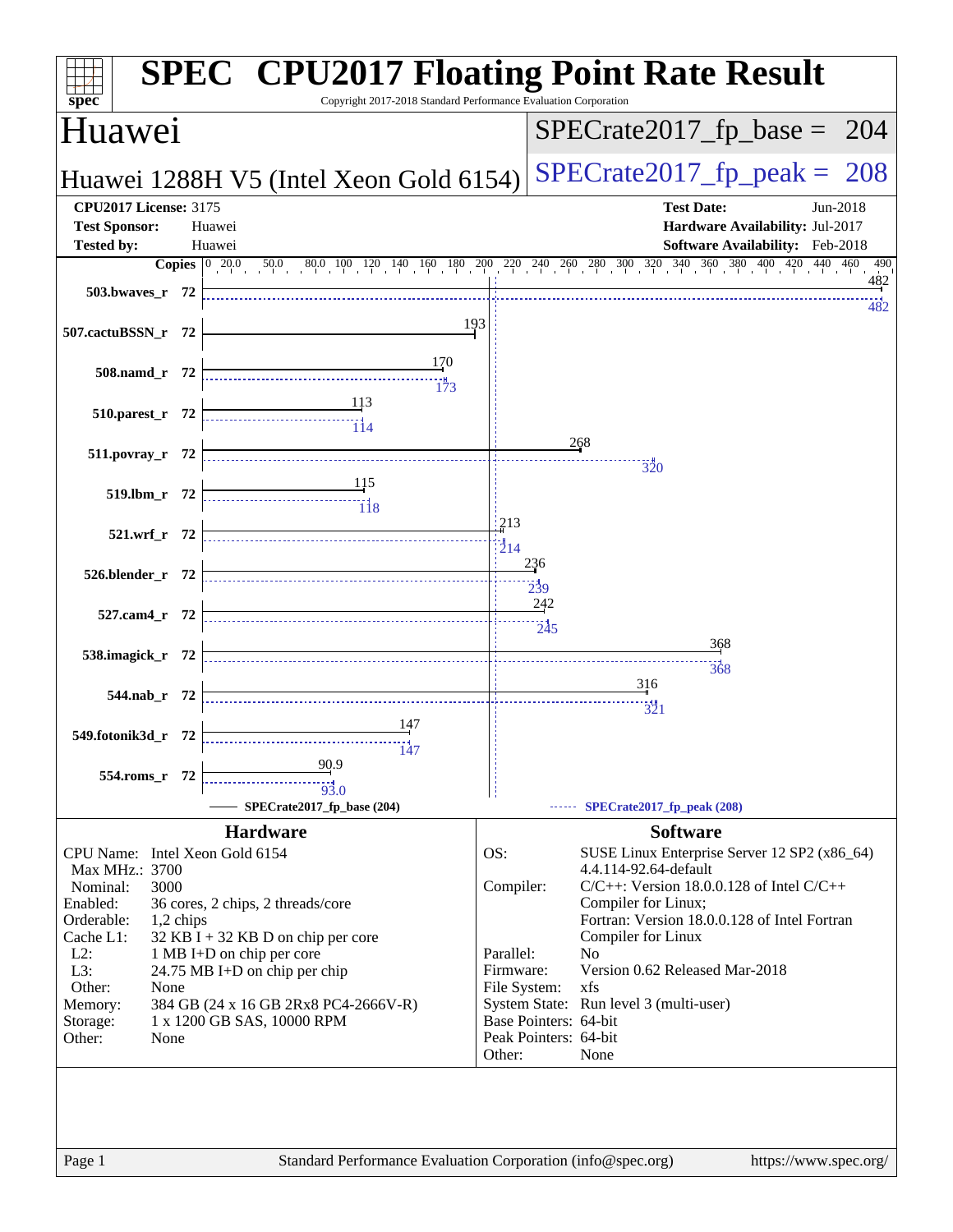|                                        |        | <b>SPEC CPU2017 Floating Point Rate Result</b> |       | Copyright 2017-2018 Standard Performance Evaluation Corporation |              |                      |              |               |                               |              |                                        |              |                |              |
|----------------------------------------|--------|------------------------------------------------|-------|-----------------------------------------------------------------|--------------|----------------------|--------------|---------------|-------------------------------|--------------|----------------------------------------|--------------|----------------|--------------|
| $spec^*$<br>Huawei                     |        |                                                |       |                                                                 |              |                      |              |               | $SPECTate2017_fp\_base = 204$ |              |                                        |              |                |              |
| Huawei 1288H V5 (Intel Xeon Gold 6154) |        |                                                |       |                                                                 |              |                      |              |               | $SPECTate2017$ _fp_peak = 208 |              |                                        |              |                |              |
| <b>CPU2017 License: 3175</b>           |        |                                                |       |                                                                 |              |                      |              |               |                               |              | <b>Test Date:</b>                      |              | Jun-2018       |              |
| <b>Test Sponsor:</b>                   | Huawei |                                                |       |                                                                 |              |                      |              |               |                               |              | <b>Hardware Availability: Jul-2017</b> |              |                |              |
| <b>Tested by:</b>                      | Huawei |                                                |       |                                                                 |              |                      |              |               |                               |              | <b>Software Availability:</b> Feb-2018 |              |                |              |
|                                        |        |                                                |       |                                                                 |              | <b>Results Table</b> |              |               |                               |              |                                        |              |                |              |
|                                        |        |                                                |       | <b>Base</b>                                                     |              |                      |              |               |                               |              | <b>Peak</b>                            |              |                |              |
| <b>Benchmark</b>                       | Copies | <b>Seconds</b>                                 | Ratio | <b>Seconds</b>                                                  | <b>Ratio</b> | <b>Seconds</b>       | <b>Ratio</b> | <b>Copies</b> | <b>Seconds</b>                | <b>Ratio</b> | <b>Seconds</b>                         | <b>Ratio</b> | <b>Seconds</b> | <b>Ratio</b> |
| 503.bwayes r                           | 72     | 1500                                           | 481   | 1497                                                            | 482          | 1497                 | 482          | 72            | 1498                          | 482          | 1497                                   | 482          | 1497           | 482          |
| 507.cactuBSSN r                        | 72     | 471                                            | 193   | 472                                                             | 193          | 472                  | 193          | 72            | 471                           | 193          | 472                                    | 193          | 472            | 193          |
| 508.namd r                             | 72     | 402                                            | 170   | 400                                                             | 171          | 402                  | 170          | 72            | 399                           | 171          | 395                                    | 173          | 396            | 173          |
| 510.parest_r                           | 72     | 1665                                           | 113   | 1666                                                            | 113          | 1666                 | 113          | 72            | 1657                          | 114          | 1656                                   | 114          | 1657           | 114          |
| $511$ .povray r                        | 72     | 627                                            | 268   | 628                                                             | 268          | 626                  | 269          | 72            | 525                           | 320          | 526                                    | 320          | 527            | 319          |
| 519.1bm r                              | 72     | 664                                            | 114   | 661                                                             | 115          | 660                  | 115          | 72            | 642                           | 118          | 642                                    | 118          | 641            | 118          |
| $521$ .wrf r                           | 72     | 756                                            | 213   | 763                                                             | 211          | 756                  | 213          | 72            | 757                           | 213          | 751                                    | 215          | 752            | 214          |
| 526.blender r                          | 72     | 463                                            | 237   | 465                                                             | 236          | 466                  | 235          | 72            | 459                           | 239          | 460                                    | 239          | 460            | 238          |
| 527.cam4_r                             | 72     | 519                                            | 243   | 520                                                             | 242          | 520                  | 242          | 72            | 514                           | 245          | 515                                    | 245          | 514            | 245          |
| 538.imagick_r                          | 72     | 487                                            | 368   | 487                                                             | 368          | 487                  | 368          | 72            | 487                           | 368          | 487                                    | 368          | 487            | 368          |
| 544.nab r                              | 72     | 385                                            | 315   | 384                                                             | 316          | 384                  | 316          | 72            | 377                           | 321          | 376                                    | 322          | 380            | 319          |
| 549.fotonik3d r                        | 72     | 1910                                           | 147   | 1909                                                            | 147          | 1910                 | 147          | 72            | <b>1910</b>                   | 147          | 1909                                   | 147          | 1910           | 147          |
| 554.roms_r                             | 72     | 1259                                           | 90.9  | 1261                                                            | 90.7         | 1258                 | 90.9         | 72            | 1230                          | 93.0         | 1229                                   | 93.1         | 1233           | 92.8         |

**[SPECrate2017\\_fp\\_base =](http://www.spec.org/auto/cpu2017/Docs/result-fields.html#SPECrate2017fpbase) 204 [SPECrate2017\\_fp\\_peak =](http://www.spec.org/auto/cpu2017/Docs/result-fields.html#SPECrate2017fppeak) 208**

Results appear in the [order in which they were run.](http://www.spec.org/auto/cpu2017/Docs/result-fields.html#RunOrder) Bold underlined text [indicates a median measurement.](http://www.spec.org/auto/cpu2017/Docs/result-fields.html#Median)

#### **[Submit Notes](http://www.spec.org/auto/cpu2017/Docs/result-fields.html#SubmitNotes)**

 The numactl mechanism was used to bind copies to processors. The config file option 'submit' was used to generate numactl commands to bind each copy to a specific processor. For details, please see the config file.

### **[Operating System Notes](http://www.spec.org/auto/cpu2017/Docs/result-fields.html#OperatingSystemNotes)**

Stack size set to unlimited using "ulimit -s unlimited"

#### **[General Notes](http://www.spec.org/auto/cpu2017/Docs/result-fields.html#GeneralNotes)**

Environment variables set by runcpu before the start of the run: LD\_LIBRARY\_PATH = "/spec2017/lib/ia32:/spec2017/lib/intel64:/spec2017/je5.0.1-32:/spec2017/je5.0.1-64" Binaries compiled on a system with 1x Intel Core i7-4790 CPU + 32GB RAM memory using Redhat Enterprise Linux 7.4

 Transparent Huge Pages enabled by default Prior to runcpu invocation Filesystem page cache synced and cleared with: sync; echo 3> /proc/sys/vm/drop\_caches runcpu command invoked through numactl i.e.: numactl --interleave=all runcpu <etc> Yes: The test sponsor attests, as of date of publication, that CVE-2017-5754 (Meltdown) is mitigated in the system as tested and documented.

**(Continued on next page)**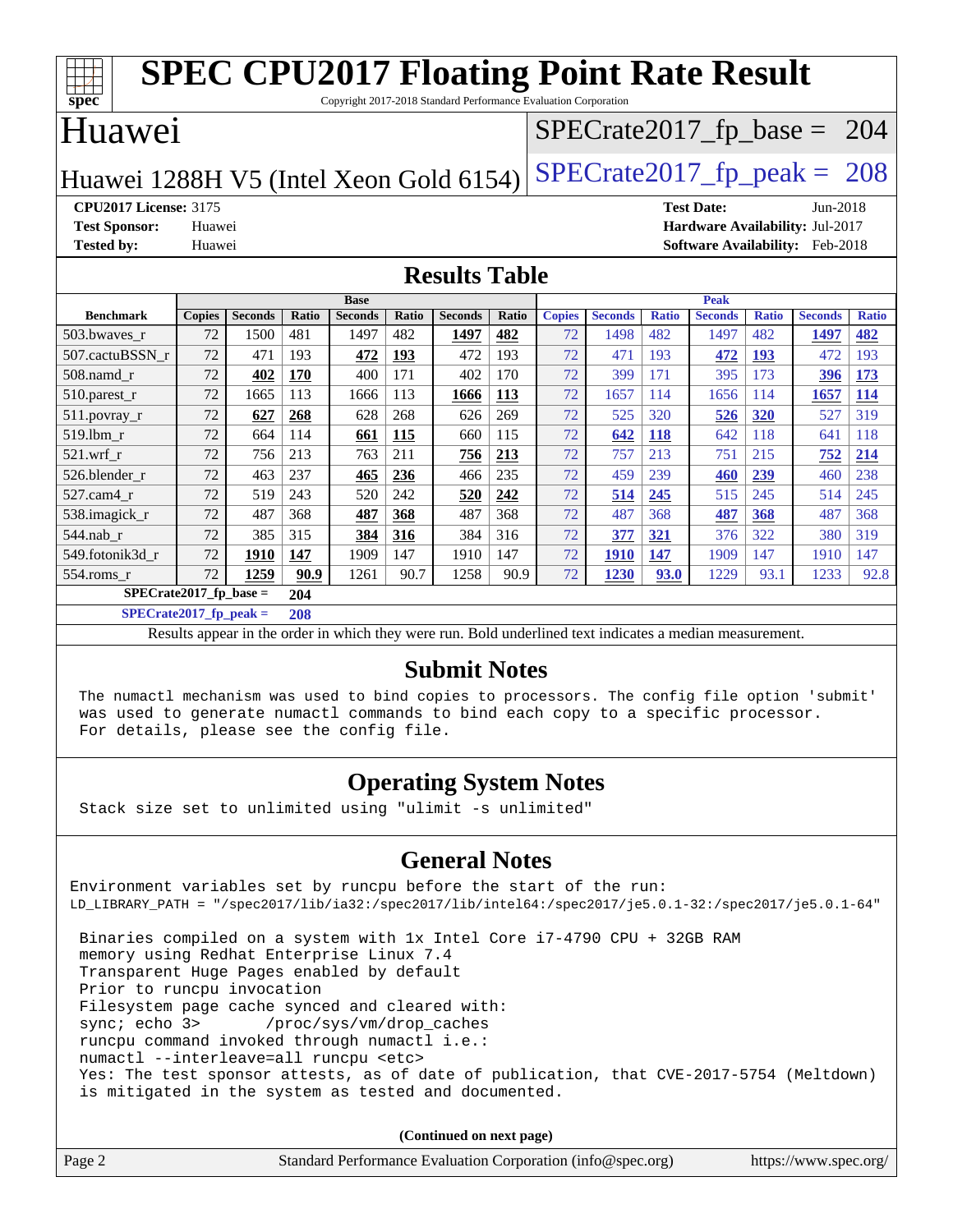

# **[SPEC CPU2017 Floating Point Rate Result](http://www.spec.org/auto/cpu2017/Docs/result-fields.html#SPECCPU2017FloatingPointRateResult)**

Copyright 2017-2018 Standard Performance Evaluation Corporation

### Huawei

[SPECrate2017\\_fp\\_base =](http://www.spec.org/auto/cpu2017/Docs/result-fields.html#SPECrate2017fpbase) 204

### Huawei 1288H V5 (Intel Xeon Gold 6154) SPECrate  $2017$  fp peak = 208

**[Tested by:](http://www.spec.org/auto/cpu2017/Docs/result-fields.html#Testedby)** Huawei **[Software Availability:](http://www.spec.org/auto/cpu2017/Docs/result-fields.html#SoftwareAvailability)** Feb-2018

**[CPU2017 License:](http://www.spec.org/auto/cpu2017/Docs/result-fields.html#CPU2017License)** 3175 **[Test Date:](http://www.spec.org/auto/cpu2017/Docs/result-fields.html#TestDate)** Jun-2018 **[Test Sponsor:](http://www.spec.org/auto/cpu2017/Docs/result-fields.html#TestSponsor)** Huawei **[Hardware Availability:](http://www.spec.org/auto/cpu2017/Docs/result-fields.html#HardwareAvailability)** Jul-2017

**[General Notes \(Continued\)](http://www.spec.org/auto/cpu2017/Docs/result-fields.html#GeneralNotes)** Yes: The test sponsor attests, as of date of publication, that CVE-2017-5753 (Spectre variant 1) is mitigated in the system as tested and documented. Yes: The test sponsor attests, as of date of publication, that CVE-2017-5715 (Spectre variant 2) is mitigated in the system as tested and documented. **[Platform Notes](http://www.spec.org/auto/cpu2017/Docs/result-fields.html#PlatformNotes)** BIOS configuration: Power Policy Set to Performance SNC Set to Enabled IMC Interleaving Set to 1-way Interleave XPT Prefetch Set to Enabled Sysinfo program /spec2017/bin/sysinfo Rev: r5797 of 2017-06-14 96c45e4568ad54c135fd618bcc091c0f running on linux-2gz1 Thu Jun 7 14:35:33 2018 SUT (System Under Test) info as seen by some common utilities. For more information on this section, see <https://www.spec.org/cpu2017/Docs/config.html#sysinfo> From /proc/cpuinfo model name : Intel(R) Xeon(R) Gold 6154 CPU @ 3.00GHz 2 "physical id"s (chips) 72 "processors" cores, siblings (Caution: counting these is hw and system dependent. The following excerpts from /proc/cpuinfo might not be reliable. Use with caution.) cpu cores : 18 siblings : 36 physical 0: cores 0 1 2 3 4 8 9 10 11 16 17 18 19 20 24 25 26 27 physical 1: cores 0 1 2 3 4 8 9 10 11 16 17 18 19 20 24 25 26 27 From lscpu: Architecture: x86\_64 CPU op-mode(s): 32-bit, 64-bit Byte Order: Little Endian  $CPU(s):$  72 On-line CPU(s) list: 0-71 Thread(s) per core: 2 Core(s) per socket: 18 Socket(s): 2 NUMA node(s): 4 Vendor ID: GenuineIntel CPU family: 6 Model: 85 Model name: Intel(R) Xeon(R) Gold 6154 CPU @ 3.00GHz Stepping: 4 **(Continued on next page)**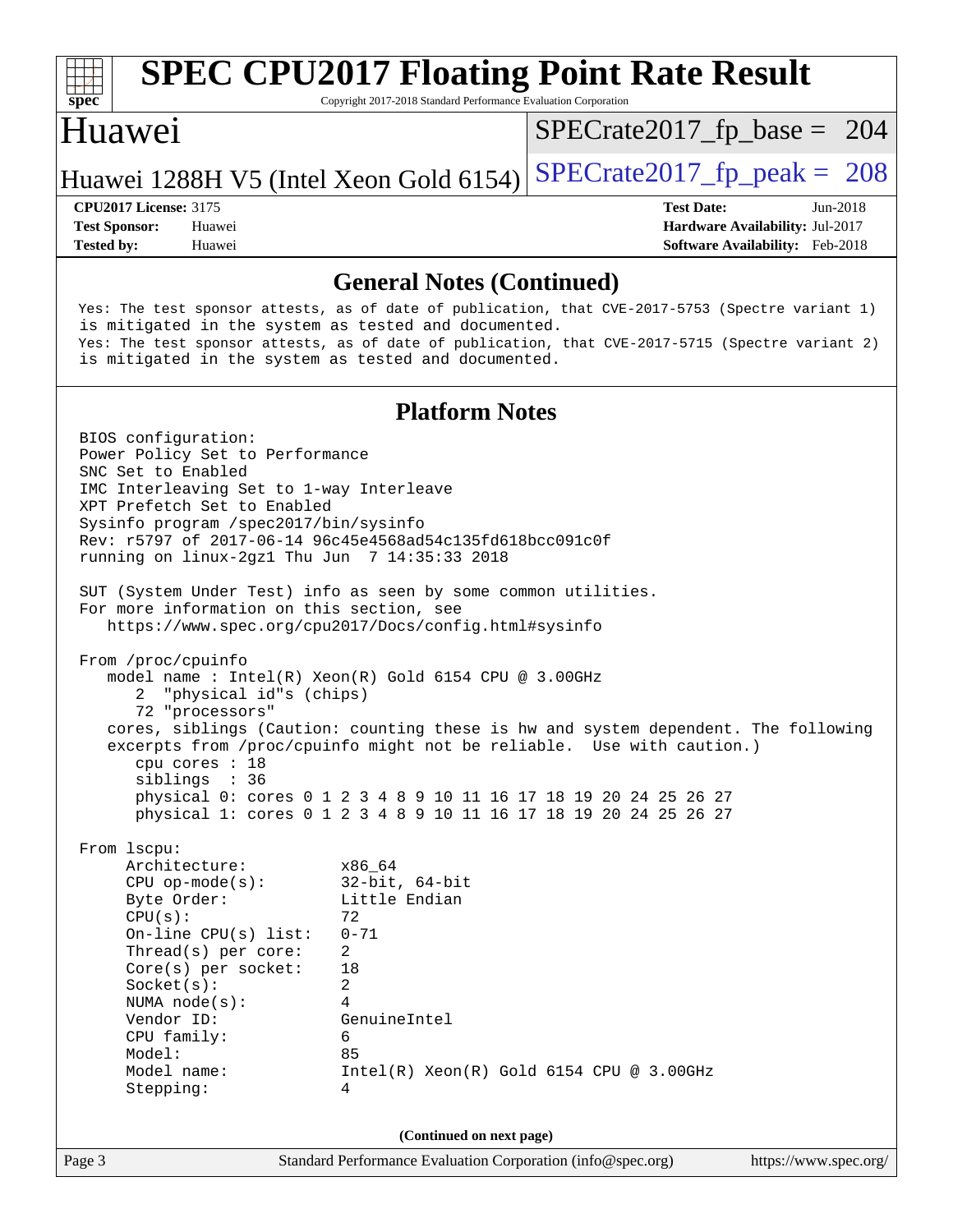| <b>SPEC CPU2017 Floating Point Rate Result</b><br>Copyright 2017-2018 Standard Performance Evaluation Corporation<br>$spec^*$                                                                                                                                                                                                                                                                                                                                                                                                                                                                                                                                                                                                                                                                                                                                                                                                                                                                                                                                                                                                                                                                                                                                                                                                                                                                                                                                                                                                                                                                                                                                                                                                                                                                                                                                                                             |                                                                                                                                                                                                                                                                                                                        |
|-----------------------------------------------------------------------------------------------------------------------------------------------------------------------------------------------------------------------------------------------------------------------------------------------------------------------------------------------------------------------------------------------------------------------------------------------------------------------------------------------------------------------------------------------------------------------------------------------------------------------------------------------------------------------------------------------------------------------------------------------------------------------------------------------------------------------------------------------------------------------------------------------------------------------------------------------------------------------------------------------------------------------------------------------------------------------------------------------------------------------------------------------------------------------------------------------------------------------------------------------------------------------------------------------------------------------------------------------------------------------------------------------------------------------------------------------------------------------------------------------------------------------------------------------------------------------------------------------------------------------------------------------------------------------------------------------------------------------------------------------------------------------------------------------------------------------------------------------------------------------------------------------------------|------------------------------------------------------------------------------------------------------------------------------------------------------------------------------------------------------------------------------------------------------------------------------------------------------------------------|
| Huawei                                                                                                                                                                                                                                                                                                                                                                                                                                                                                                                                                                                                                                                                                                                                                                                                                                                                                                                                                                                                                                                                                                                                                                                                                                                                                                                                                                                                                                                                                                                                                                                                                                                                                                                                                                                                                                                                                                    | $SPECrate2017_fp\_base = 204$                                                                                                                                                                                                                                                                                          |
| Huawei 1288H V5 (Intel Xeon Gold 6154)                                                                                                                                                                                                                                                                                                                                                                                                                                                                                                                                                                                                                                                                                                                                                                                                                                                                                                                                                                                                                                                                                                                                                                                                                                                                                                                                                                                                                                                                                                                                                                                                                                                                                                                                                                                                                                                                    | $SPECTate2017$ _fp_peak = 208                                                                                                                                                                                                                                                                                          |
| <b>CPU2017 License: 3175</b><br><b>Test Sponsor:</b><br>Huawei<br><b>Tested by:</b><br>Huawei                                                                                                                                                                                                                                                                                                                                                                                                                                                                                                                                                                                                                                                                                                                                                                                                                                                                                                                                                                                                                                                                                                                                                                                                                                                                                                                                                                                                                                                                                                                                                                                                                                                                                                                                                                                                             | <b>Test Date:</b><br>Jun-2018<br>Hardware Availability: Jul-2017<br>Software Availability: Feb-2018                                                                                                                                                                                                                    |
| <b>Platform Notes (Continued)</b>                                                                                                                                                                                                                                                                                                                                                                                                                                                                                                                                                                                                                                                                                                                                                                                                                                                                                                                                                                                                                                                                                                                                                                                                                                                                                                                                                                                                                                                                                                                                                                                                                                                                                                                                                                                                                                                                         |                                                                                                                                                                                                                                                                                                                        |
| CPU MHz:<br>3000.008<br>BogoMIPS:<br>6000.01<br>Virtualization:<br>$VT - x$<br>L1d cache:<br>32K<br>Lli cache:<br>32K<br>$L2$ cache:<br>1024K<br>L3 cache:<br>25344K<br>NUMA node0 CPU(s):<br>NUMA nodel CPU(s):<br>NUMA $node2$ $CPU(s):$<br>NUMA $node3$ $CPU(s):$<br>Flags:<br>pat pse36 clflush dts acpi mmx fxsr sse sse2 ss ht tm pbe syscall nx pdpe1gb rdtscp<br>lm constant_tsc art arch_perfmon pebs bts rep_good nopl xtopology nonstop_tsc<br>aperfmperf eagerfpu pni pclmulqdq dtes64 ds_cpl vmx smx est tm2 ssse3 sdbg fma cx16<br>xtpr pdcm pcid dca sse4_1 sse4_2 x2apic movbe popcnt tsc_deadline_timer aes xsave<br>avx f16c rdrand lahf_lm abm 3dnowprefetch ida arat epb invpcid_single pln pts dtherm<br>intel_pt rsb_ctxsw spec_ctrl retpoline kaiser tpr_shadow vnmi flexpriority ept vpid<br>fsgsbase tsc_adjust bmil hle avx2 smep bmi2 erms invpcid rtm cqm mpx avx512f<br>avx512dq rdseed adx smap clflushopt clwb avx512cd avx512bw avx512vl xsaveopt xsavec<br>xgetbv1 cqm_llc cqm_occup_llc<br>/proc/cpuinfo cache data<br>cache size : 25344 KB<br>From numactl --hardware WARNING: a numactl 'node' might or might not correspond to a<br>physical chip.<br>$available: 4 nodes (0-3)$<br>node 0 cpus: 0 1 2 5 6 9 10 14 15 36 37 38 41 42 45 46 50 51<br>node 0 size: 94768 MB<br>node 0 free: 93603 MB<br>node 1 cpus: 3 4 7 8 11 12 13 16 17 39 40 43 44 47 48 49 52 53<br>node 1 size: 96760 MB<br>node 1 free: 95597 MB<br>node 2 cpus: 18 19 20 23 24 27 28 32 33 54 55 56 59 60 63 64 68 69<br>node 2 size: 96760 MB<br>node 2 free: 95688 MB<br>node 3 cpus: 21 22 25 26 29 30 31 34 35 57 58 61 62 65 66 67 70 71<br>node 3 size: 96622 MB<br>node 3 free: 95594 MB<br>node distances:<br>$\mathbf{1}$<br>2<br>node<br>$\overline{0}$<br>3<br>11<br>0 :<br>10<br>21<br>21<br>11<br>1:<br>10 21<br>21<br>2:<br>21<br>21<br>10<br>11<br>3:<br>21<br>21<br>11<br>10 | $0-2, 5, 6, 9, 10, 14, 15, 36-38, 41, 42, 45, 46, 50, 51$<br>3, 4, 7, 8, 11-13, 16, 17, 39, 40, 43, 44, 47-49, 52, 53<br>18-20, 23, 24, 27, 28, 32, 33, 54-56, 59, 60, 63, 64, 68, 69<br>21, 22, 25, 26, 29-31, 34, 35, 57, 58, 61, 62, 65-67, 70, 71<br>fpu vme de pse tsc msr pae mce cx8 apic sep mtrr pge mca cmov |
| (Continued on next page)                                                                                                                                                                                                                                                                                                                                                                                                                                                                                                                                                                                                                                                                                                                                                                                                                                                                                                                                                                                                                                                                                                                                                                                                                                                                                                                                                                                                                                                                                                                                                                                                                                                                                                                                                                                                                                                                                  |                                                                                                                                                                                                                                                                                                                        |
| Page 4<br>Standard Performance Evaluation Corporation (info@spec.org)                                                                                                                                                                                                                                                                                                                                                                                                                                                                                                                                                                                                                                                                                                                                                                                                                                                                                                                                                                                                                                                                                                                                                                                                                                                                                                                                                                                                                                                                                                                                                                                                                                                                                                                                                                                                                                     | https://www.spec.org/                                                                                                                                                                                                                                                                                                  |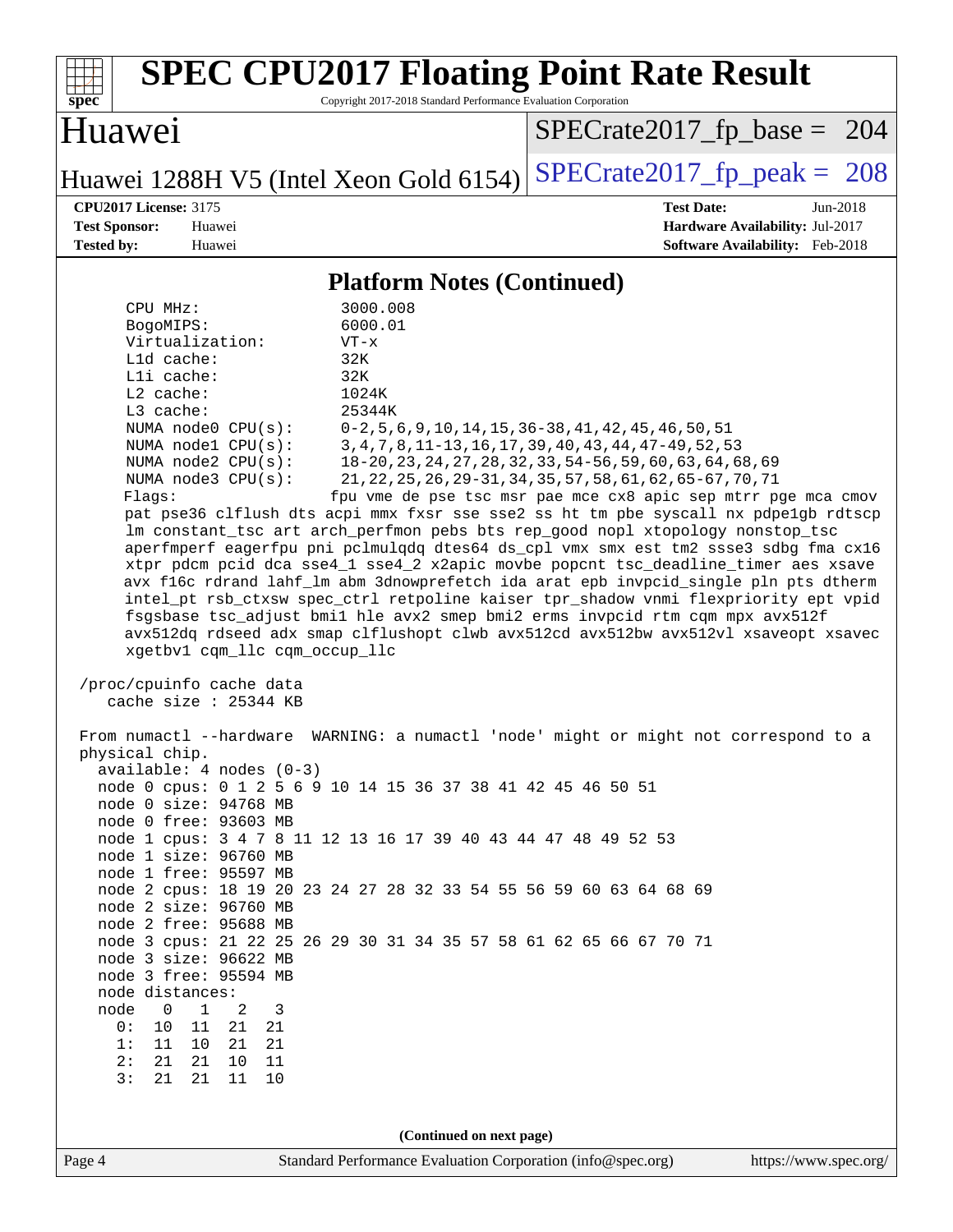| <b>SPEC CPU2017 Floating Point Rate Result</b><br>Copyright 2017-2018 Standard Performance Evaluation Corporation<br>$spec^*$                                                                                                                                                                                                                                                                  |                                                                    |
|------------------------------------------------------------------------------------------------------------------------------------------------------------------------------------------------------------------------------------------------------------------------------------------------------------------------------------------------------------------------------------------------|--------------------------------------------------------------------|
| Huawei                                                                                                                                                                                                                                                                                                                                                                                         | $SPECrate2017_fp\_base = 204$                                      |
| Huawei 1288H V5 (Intel Xeon Gold 6154)                                                                                                                                                                                                                                                                                                                                                         | $SPECrate2017_fp\_peak = 208$                                      |
| <b>CPU2017 License: 3175</b><br><b>Test Sponsor:</b><br>Huawei                                                                                                                                                                                                                                                                                                                                 | <b>Test Date:</b><br>$Jun-2018$<br>Hardware Availability: Jul-2017 |
| <b>Tested by:</b><br>Huawei                                                                                                                                                                                                                                                                                                                                                                    | Software Availability: Feb-2018                                    |
| <b>Platform Notes (Continued)</b>                                                                                                                                                                                                                                                                                                                                                              |                                                                    |
| From /proc/meminfo<br>MemTotal:<br>394148932 kB<br>HugePages_Total:<br>0<br>Hugepagesize:<br>2048 kB                                                                                                                                                                                                                                                                                           |                                                                    |
| From /etc/*release* /etc/*version*<br>SuSE-release:<br>SUSE Linux Enterprise Server 12 (x86_64)<br>$VERSION = 12$<br>$PATCHLEVEL = 2$<br># This file is deprecated and will be removed in a future service pack or release.                                                                                                                                                                    |                                                                    |
| # Please check /etc/os-release for details about this release.<br>os-release:<br>NAME="SLES"<br>$VERSION = "12-SP2"$<br>VERSION_ID="12.2"<br>PRETTY_NAME="SUSE Linux Enterprise Server 12 SP2"<br>ID="sles"<br>$ANSI$ _COLOR=" $0:32$ "<br>CPE_NAME="cpe:/o:suse:sles:12:sp2"                                                                                                                  |                                                                    |
| uname $-a$ :<br>Linux linux-2gz1 4.4.114-92.64-default #1 SMP Thu Feb 1 19:18:19 UTC 2018 (c6ce5db)<br>x86 64 x86 64 x86 64 GNU/Linux                                                                                                                                                                                                                                                          |                                                                    |
| run-level 3 Jun 4 17:38                                                                                                                                                                                                                                                                                                                                                                        |                                                                    |
| SPEC is set to: /spec2017<br>Filesystem Type Size Used Avail Use% Mounted on<br>$/\text{dev/sda}$ 3<br>xfs 269G 23G 246G<br>$9\frac{6}{9}$ /                                                                                                                                                                                                                                                   |                                                                    |
| Additional information from dmidecode follows. WARNING: Use caution when you interpret<br>this section. The 'dmidecode' program reads system data which is "intended to allow<br>hardware to be accurately determined", but the intent may not be met, as there are<br>frequent changes to hardware, firmware, and the "DMTF SMBIOS" standard.<br>BIOS INSYDE Corp. 0.62 03/26/2018<br>Memory: |                                                                    |
| 24x Samsung M393A2K43BB1-CTD 16 GB 2 rank 2666                                                                                                                                                                                                                                                                                                                                                 |                                                                    |
| (End of data from sysinfo program)                                                                                                                                                                                                                                                                                                                                                             |                                                                    |
| <b>Compiler Version Notes</b>                                                                                                                                                                                                                                                                                                                                                                  |                                                                    |
| 519.1bm_r(base) 538.imagick_r(base, peak) 544.nab_r(base)<br>CC                                                                                                                                                                                                                                                                                                                                |                                                                    |
| (Continued on next page)                                                                                                                                                                                                                                                                                                                                                                       |                                                                    |

Page 5 Standard Performance Evaluation Corporation [\(info@spec.org\)](mailto:info@spec.org) <https://www.spec.org/>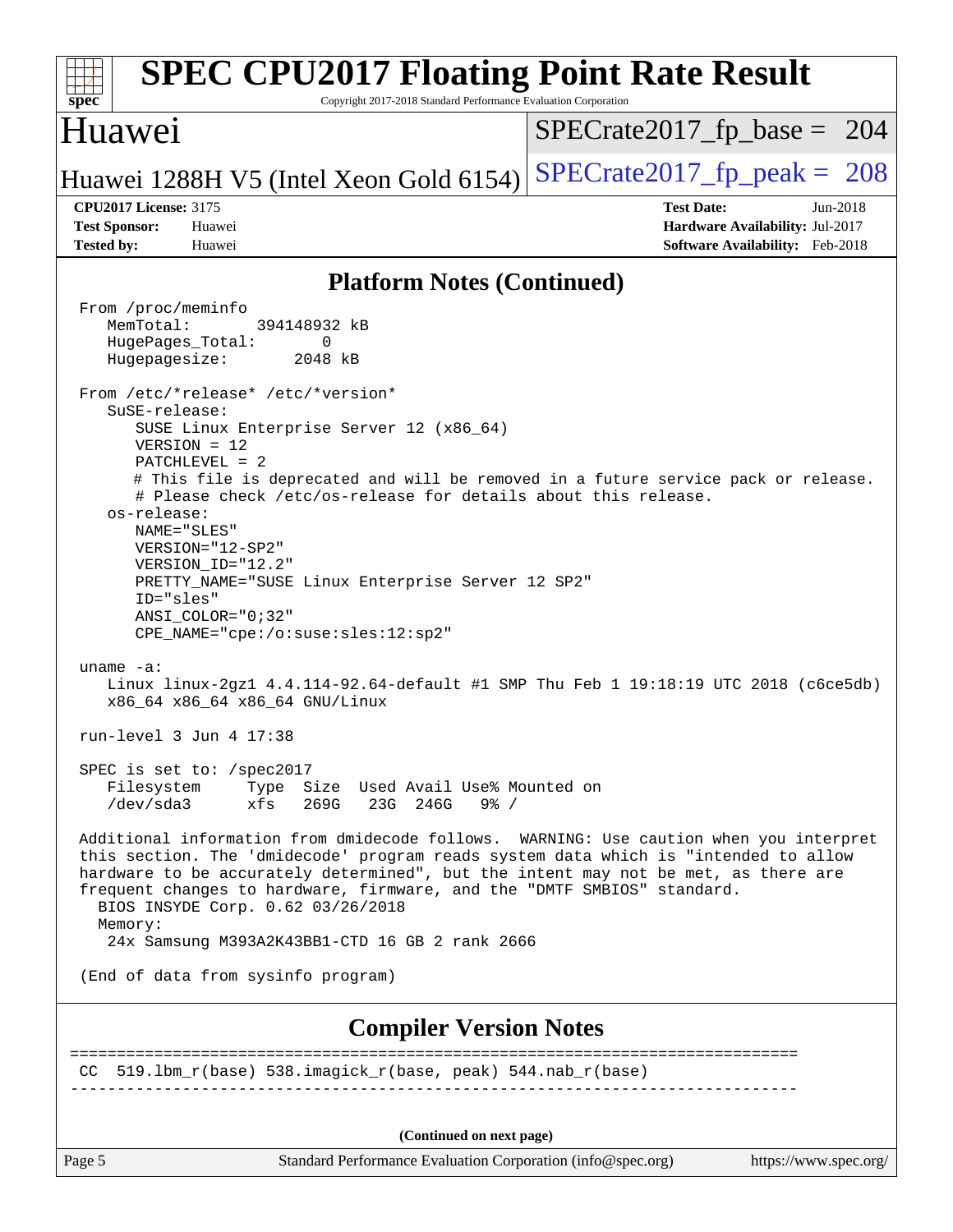| spec                                                                      | <b>SPEC CPU2017 Floating Point Rate Result</b>                                                                             | Copyright 2017-2018 Standard Performance Evaluation Corporation |  |                                                                                         |                       |          |
|---------------------------------------------------------------------------|----------------------------------------------------------------------------------------------------------------------------|-----------------------------------------------------------------|--|-----------------------------------------------------------------------------------------|-----------------------|----------|
| <b>Huawei</b>                                                             |                                                                                                                            |                                                                 |  | $SPECTate2017$ _fp_base = 204                                                           |                       |          |
|                                                                           | Huawei 1288H V5 (Intel Xeon Gold 6154)                                                                                     |                                                                 |  | $SPECTate2017$ _fp_peak = 208                                                           |                       |          |
| <b>CPU2017 License: 3175</b><br><b>Test Sponsor:</b><br><b>Tested by:</b> | Huawei<br>Huawei                                                                                                           |                                                                 |  | <b>Test Date:</b><br>Hardware Availability: Jul-2017<br>Software Availability: Feb-2018 |                       | Jun-2018 |
|                                                                           |                                                                                                                            | <b>Compiler Version Notes (Continued)</b>                       |  |                                                                                         |                       |          |
|                                                                           | icc (ICC) 18.0.0 20170811<br>Copyright (C) 1985-2017 Intel Corporation. All rights reserved.                               |                                                                 |  |                                                                                         |                       |          |
| CC.                                                                       | $519.1bm_r(peak) 544.nab_r(peak)$                                                                                          |                                                                 |  |                                                                                         |                       |          |
|                                                                           | icc (ICC) 18.0.0 20170811<br>Copyright (C) 1985-2017 Intel Corporation. All rights reserved.                               |                                                                 |  |                                                                                         |                       |          |
|                                                                           | $CXXC 508.namd_r(base) 510.parest_r(base)$                                                                                 |                                                                 |  |                                                                                         |                       |          |
|                                                                           | icpc (ICC) 18.0.0 20170811<br>Copyright (C) 1985-2017 Intel Corporation. All rights reserved.                              |                                                                 |  |                                                                                         |                       |          |
|                                                                           | $CXXC 508.namd_r (peak) 510.parest_r (peak)$                                                                               |                                                                 |  |                                                                                         |                       |          |
|                                                                           | icpc (ICC) 18.0.0 20170811<br>Copyright (C) 1985-2017 Intel Corporation. All rights reserved.                              |                                                                 |  |                                                                                         |                       |          |
|                                                                           | CC 511.povray_r(base) 526.blender_r(base)                                                                                  |                                                                 |  |                                                                                         |                       |          |
|                                                                           | icpc (ICC) 18.0.0 20170811<br>Copyright (C) 1985-2017 Intel Corporation. All rights reserved.<br>icc (ICC) 18.0.0 20170811 |                                                                 |  |                                                                                         |                       |          |
|                                                                           | Copyright (C) 1985-2017 Intel Corporation. All rights reserved.                                                            |                                                                 |  |                                                                                         |                       |          |
| CC.                                                                       | 511.povray_r(peak) 526.blender_r(peak)                                                                                     |                                                                 |  |                                                                                         |                       |          |
|                                                                           | icpc (ICC) 18.0.0 20170811<br>Copyright (C) 1985-2017 Intel Corporation. All rights reserved.<br>icc (ICC) 18.0.0 20170811 |                                                                 |  |                                                                                         |                       |          |
|                                                                           | Copyright (C) 1985-2017 Intel Corporation. All rights reserved.                                                            |                                                                 |  |                                                                                         |                       |          |
|                                                                           | FC 507.cactuBSSN_r(base)                                                                                                   |                                                                 |  |                                                                                         |                       |          |
|                                                                           | icpc (ICC) 18.0.0 20170811                                                                                                 |                                                                 |  |                                                                                         |                       |          |
|                                                                           |                                                                                                                            | (Continued on next page)                                        |  |                                                                                         |                       |          |
| Page 6                                                                    |                                                                                                                            | Standard Performance Evaluation Corporation (info@spec.org)     |  |                                                                                         | https://www.spec.org/ |          |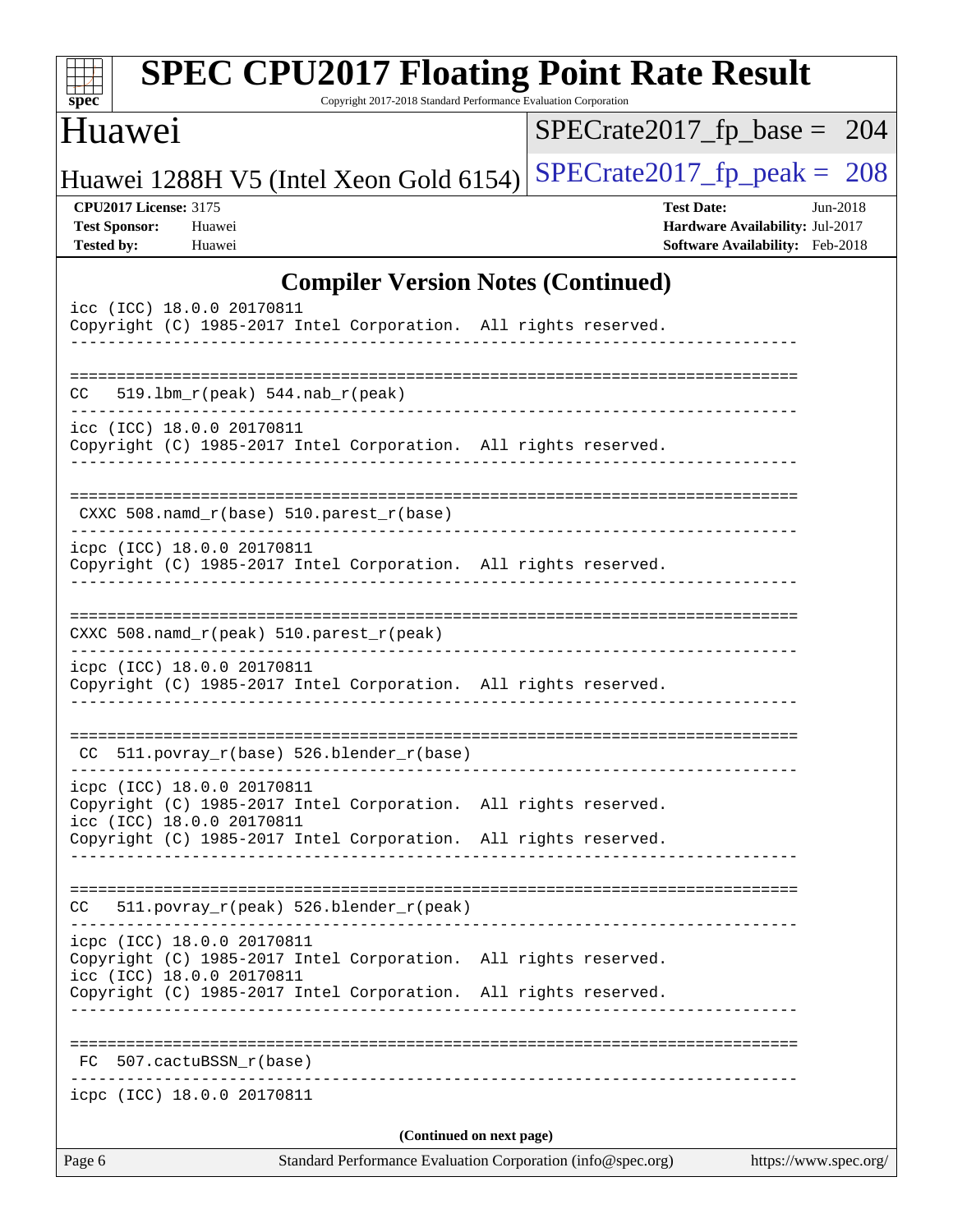

# **[SPEC CPU2017 Floating Point Rate Result](http://www.spec.org/auto/cpu2017/Docs/result-fields.html#SPECCPU2017FloatingPointRateResult)**

Copyright 2017-2018 Standard Performance Evaluation Corporation

### Huawei

[SPECrate2017\\_fp\\_base =](http://www.spec.org/auto/cpu2017/Docs/result-fields.html#SPECrate2017fpbase) 204

Huawei 1288H V5 (Intel Xeon Gold 6154) SPECrate  $2017$  fp peak = 208

**[CPU2017 License:](http://www.spec.org/auto/cpu2017/Docs/result-fields.html#CPU2017License)** 3175 **[Test Date:](http://www.spec.org/auto/cpu2017/Docs/result-fields.html#TestDate)** Jun-2018 **[Test Sponsor:](http://www.spec.org/auto/cpu2017/Docs/result-fields.html#TestSponsor)** Huawei **[Hardware Availability:](http://www.spec.org/auto/cpu2017/Docs/result-fields.html#HardwareAvailability)** Jul-2017 **[Tested by:](http://www.spec.org/auto/cpu2017/Docs/result-fields.html#Testedby)** Huawei **[Software Availability:](http://www.spec.org/auto/cpu2017/Docs/result-fields.html#SoftwareAvailability)** Feb-2018

### [Compiler Version Notes \(Continued\)](http://www.spec.org/auto/cpu2017/Docs/result-fields.html#CompilerVersionNotes)

|                                                                                                                               | Complier version indies (Committed)                                      |
|-------------------------------------------------------------------------------------------------------------------------------|--------------------------------------------------------------------------|
| Copyright (C) 1985-2017 Intel Corporation. All rights reserved.<br>icc (ICC) 18.0.0 20170811                                  |                                                                          |
| Copyright (C) 1985-2017 Intel Corporation. All rights reserved.<br>ifort (IFORT) 18.0.0 20170811                              |                                                                          |
| Copyright (C) 1985-2017 Intel Corporation. All rights reserved.                                                               |                                                                          |
|                                                                                                                               |                                                                          |
| 507.cactuBSSN r(peak)<br>FC                                                                                                   |                                                                          |
| icpc (ICC) 18.0.0 20170811<br>Copyright (C) 1985-2017 Intel Corporation. All rights reserved.<br>icc (ICC) 18.0.0 20170811    |                                                                          |
| Copyright (C) 1985-2017 Intel Corporation. All rights reserved.<br>ifort (IFORT) 18.0.0 20170811                              |                                                                          |
| Copyright (C) 1985-2017 Intel Corporation. All rights reserved.                                                               |                                                                          |
|                                                                                                                               |                                                                          |
|                                                                                                                               | FC 503.bwaves_r(base, peak) 549.fotonik3d_r(base, peak) 554.roms_r(base) |
| ifort (IFORT) 18.0.0 20170811<br>Copyright (C) 1985-2017 Intel Corporation. All rights reserved.                              |                                                                          |
| $FC 554.rows_r (peak)$                                                                                                        |                                                                          |
|                                                                                                                               |                                                                          |
| ifort (IFORT) 18.0.0 20170811<br>Copyright (C) 1985-2017 Intel Corporation. All rights reserved.                              |                                                                          |
|                                                                                                                               |                                                                          |
| $CC$ 521.wrf_r(base) 527.cam4_r(base)                                                                                         |                                                                          |
| ifort (IFORT) 18.0.0 20170811<br>Copyright (C) 1985-2017 Intel Corporation. All rights reserved.<br>icc (ICC) 18.0.0 20170811 |                                                                          |
| Copyright (C) 1985-2017 Intel Corporation. All rights reserved.                                                               |                                                                          |
|                                                                                                                               |                                                                          |
| $521.wrf_r(peak) 527.cam4_r(peak)$<br>CC.                                                                                     |                                                                          |
| ifort (IFORT) 18.0.0 20170811<br>Copyright (C) 1985-2017 Intel Corporation. All rights reserved.<br>icc (ICC) 18.0.0 20170811 |                                                                          |
|                                                                                                                               | (Continued on next page)                                                 |
|                                                                                                                               |                                                                          |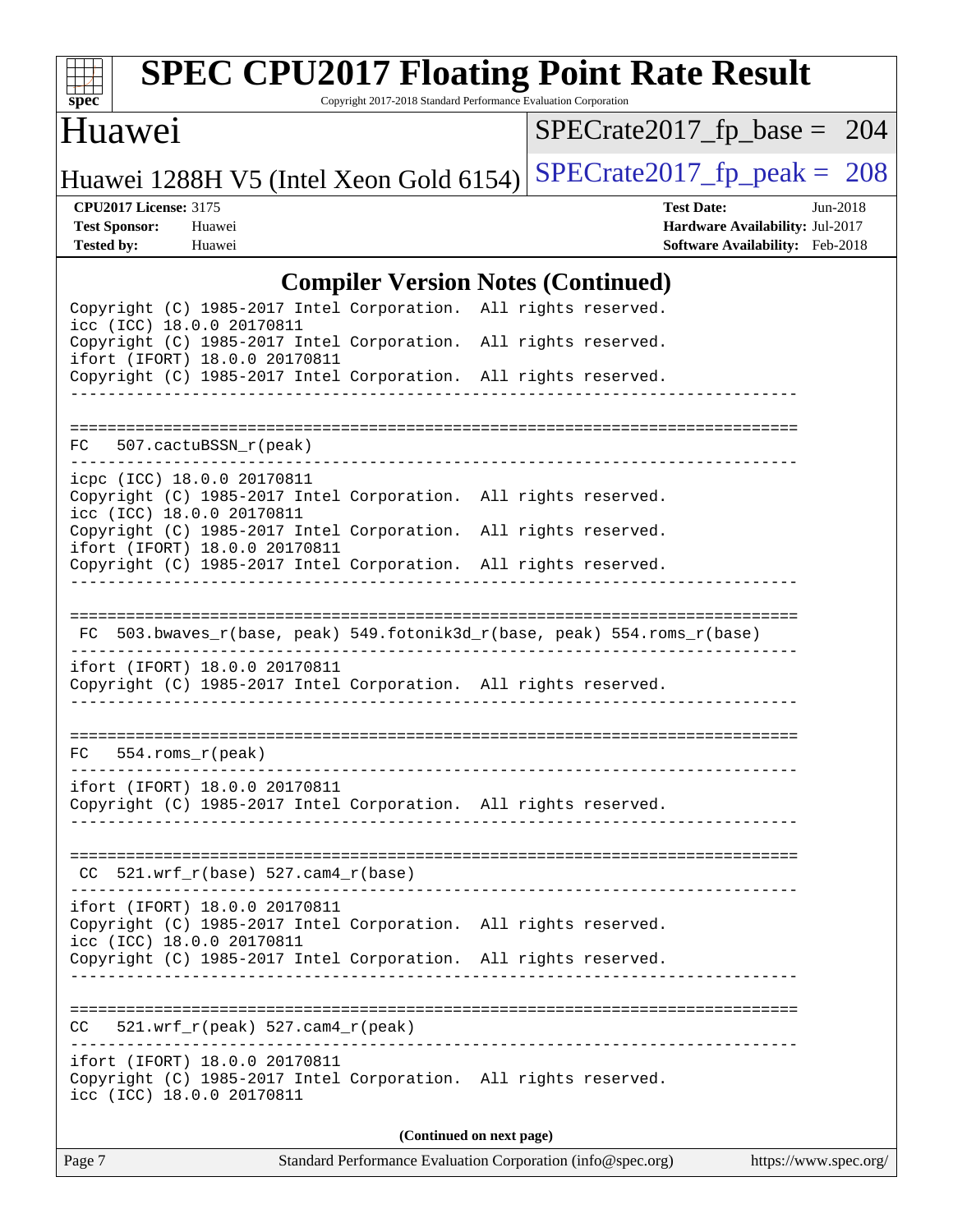#### **[SPEC CPU2017 Floating Point Rate Result](http://www.spec.org/auto/cpu2017/Docs/result-fields.html#SPECCPU2017FloatingPointRateResult)**  $+\ +$ **[spec](http://www.spec.org/)** Copyright 2017-2018 Standard Performance Evaluation Corporation Huawei [SPECrate2017\\_fp\\_base =](http://www.spec.org/auto/cpu2017/Docs/result-fields.html#SPECrate2017fpbase) 204 Huawei 1288H V5 (Intel Xeon Gold 6154) SPECrate  $2017$  fp peak = 208 **[CPU2017 License:](http://www.spec.org/auto/cpu2017/Docs/result-fields.html#CPU2017License)** 3175 **[Test Date:](http://www.spec.org/auto/cpu2017/Docs/result-fields.html#TestDate)** Jun-2018 **[Test Sponsor:](http://www.spec.org/auto/cpu2017/Docs/result-fields.html#TestSponsor)** Huawei **[Hardware Availability:](http://www.spec.org/auto/cpu2017/Docs/result-fields.html#HardwareAvailability)** Jul-2017 **[Tested by:](http://www.spec.org/auto/cpu2017/Docs/result-fields.html#Testedby)** Huawei **[Software Availability:](http://www.spec.org/auto/cpu2017/Docs/result-fields.html#SoftwareAvailability)** Feb-2018

### **[Compiler Version Notes \(Continued\)](http://www.spec.org/auto/cpu2017/Docs/result-fields.html#CompilerVersionNotes)**

Copyright (C) 1985-2017 Intel Corporation. All rights reserved. ------------------------------------------------------------------------------

## **[Base Compiler Invocation](http://www.spec.org/auto/cpu2017/Docs/result-fields.html#BaseCompilerInvocation)**

[C benchmarks](http://www.spec.org/auto/cpu2017/Docs/result-fields.html#Cbenchmarks): [icc](http://www.spec.org/cpu2017/results/res2018q2/cpu2017-20180612-06960.flags.html#user_CCbase_intel_icc_18.0_66fc1ee009f7361af1fbd72ca7dcefbb700085f36577c54f309893dd4ec40d12360134090235512931783d35fd58c0460139e722d5067c5574d8eaf2b3e37e92)

[C++ benchmarks:](http://www.spec.org/auto/cpu2017/Docs/result-fields.html#CXXbenchmarks) [icpc](http://www.spec.org/cpu2017/results/res2018q2/cpu2017-20180612-06960.flags.html#user_CXXbase_intel_icpc_18.0_c510b6838c7f56d33e37e94d029a35b4a7bccf4766a728ee175e80a419847e808290a9b78be685c44ab727ea267ec2f070ec5dc83b407c0218cded6866a35d07)

[Fortran benchmarks](http://www.spec.org/auto/cpu2017/Docs/result-fields.html#Fortranbenchmarks): [ifort](http://www.spec.org/cpu2017/results/res2018q2/cpu2017-20180612-06960.flags.html#user_FCbase_intel_ifort_18.0_8111460550e3ca792625aed983ce982f94888b8b503583aa7ba2b8303487b4d8a21a13e7191a45c5fd58ff318f48f9492884d4413fa793fd88dd292cad7027ca)

[Benchmarks using both Fortran and C](http://www.spec.org/auto/cpu2017/Docs/result-fields.html#BenchmarksusingbothFortranandC): [ifort](http://www.spec.org/cpu2017/results/res2018q2/cpu2017-20180612-06960.flags.html#user_CC_FCbase_intel_ifort_18.0_8111460550e3ca792625aed983ce982f94888b8b503583aa7ba2b8303487b4d8a21a13e7191a45c5fd58ff318f48f9492884d4413fa793fd88dd292cad7027ca) [icc](http://www.spec.org/cpu2017/results/res2018q2/cpu2017-20180612-06960.flags.html#user_CC_FCbase_intel_icc_18.0_66fc1ee009f7361af1fbd72ca7dcefbb700085f36577c54f309893dd4ec40d12360134090235512931783d35fd58c0460139e722d5067c5574d8eaf2b3e37e92)

[Benchmarks using both C and C++](http://www.spec.org/auto/cpu2017/Docs/result-fields.html#BenchmarksusingbothCandCXX): [icpc](http://www.spec.org/cpu2017/results/res2018q2/cpu2017-20180612-06960.flags.html#user_CC_CXXbase_intel_icpc_18.0_c510b6838c7f56d33e37e94d029a35b4a7bccf4766a728ee175e80a419847e808290a9b78be685c44ab727ea267ec2f070ec5dc83b407c0218cded6866a35d07) [icc](http://www.spec.org/cpu2017/results/res2018q2/cpu2017-20180612-06960.flags.html#user_CC_CXXbase_intel_icc_18.0_66fc1ee009f7361af1fbd72ca7dcefbb700085f36577c54f309893dd4ec40d12360134090235512931783d35fd58c0460139e722d5067c5574d8eaf2b3e37e92)

[Benchmarks using Fortran, C, and C++:](http://www.spec.org/auto/cpu2017/Docs/result-fields.html#BenchmarksusingFortranCandCXX) [icpc](http://www.spec.org/cpu2017/results/res2018q2/cpu2017-20180612-06960.flags.html#user_CC_CXX_FCbase_intel_icpc_18.0_c510b6838c7f56d33e37e94d029a35b4a7bccf4766a728ee175e80a419847e808290a9b78be685c44ab727ea267ec2f070ec5dc83b407c0218cded6866a35d07) [icc](http://www.spec.org/cpu2017/results/res2018q2/cpu2017-20180612-06960.flags.html#user_CC_CXX_FCbase_intel_icc_18.0_66fc1ee009f7361af1fbd72ca7dcefbb700085f36577c54f309893dd4ec40d12360134090235512931783d35fd58c0460139e722d5067c5574d8eaf2b3e37e92) [ifort](http://www.spec.org/cpu2017/results/res2018q2/cpu2017-20180612-06960.flags.html#user_CC_CXX_FCbase_intel_ifort_18.0_8111460550e3ca792625aed983ce982f94888b8b503583aa7ba2b8303487b4d8a21a13e7191a45c5fd58ff318f48f9492884d4413fa793fd88dd292cad7027ca)

### **[Base Portability Flags](http://www.spec.org/auto/cpu2017/Docs/result-fields.html#BasePortabilityFlags)**

 503.bwaves\_r: [-DSPEC\\_LP64](http://www.spec.org/cpu2017/results/res2018q2/cpu2017-20180612-06960.flags.html#suite_basePORTABILITY503_bwaves_r_DSPEC_LP64) 507.cactuBSSN\_r: [-DSPEC\\_LP64](http://www.spec.org/cpu2017/results/res2018q2/cpu2017-20180612-06960.flags.html#suite_basePORTABILITY507_cactuBSSN_r_DSPEC_LP64) 508.namd\_r: [-DSPEC\\_LP64](http://www.spec.org/cpu2017/results/res2018q2/cpu2017-20180612-06960.flags.html#suite_basePORTABILITY508_namd_r_DSPEC_LP64) 510.parest\_r: [-DSPEC\\_LP64](http://www.spec.org/cpu2017/results/res2018q2/cpu2017-20180612-06960.flags.html#suite_basePORTABILITY510_parest_r_DSPEC_LP64) 511.povray\_r: [-DSPEC\\_LP64](http://www.spec.org/cpu2017/results/res2018q2/cpu2017-20180612-06960.flags.html#suite_basePORTABILITY511_povray_r_DSPEC_LP64) 519.lbm\_r: [-DSPEC\\_LP64](http://www.spec.org/cpu2017/results/res2018q2/cpu2017-20180612-06960.flags.html#suite_basePORTABILITY519_lbm_r_DSPEC_LP64) 521.wrf\_r: [-DSPEC\\_LP64](http://www.spec.org/cpu2017/results/res2018q2/cpu2017-20180612-06960.flags.html#suite_basePORTABILITY521_wrf_r_DSPEC_LP64) [-DSPEC\\_CASE\\_FLAG](http://www.spec.org/cpu2017/results/res2018q2/cpu2017-20180612-06960.flags.html#b521.wrf_r_baseCPORTABILITY_DSPEC_CASE_FLAG) [-convert big\\_endian](http://www.spec.org/cpu2017/results/res2018q2/cpu2017-20180612-06960.flags.html#user_baseFPORTABILITY521_wrf_r_convert_big_endian_c3194028bc08c63ac5d04de18c48ce6d347e4e562e8892b8bdbdc0214820426deb8554edfa529a3fb25a586e65a3d812c835984020483e7e73212c4d31a38223) 526.blender\_r: [-DSPEC\\_LP64](http://www.spec.org/cpu2017/results/res2018q2/cpu2017-20180612-06960.flags.html#suite_basePORTABILITY526_blender_r_DSPEC_LP64) [-DSPEC\\_LINUX](http://www.spec.org/cpu2017/results/res2018q2/cpu2017-20180612-06960.flags.html#b526.blender_r_baseCPORTABILITY_DSPEC_LINUX) [-funsigned-char](http://www.spec.org/cpu2017/results/res2018q2/cpu2017-20180612-06960.flags.html#user_baseCPORTABILITY526_blender_r_force_uchar_40c60f00ab013830e2dd6774aeded3ff59883ba5a1fc5fc14077f794d777847726e2a5858cbc7672e36e1b067e7e5c1d9a74f7176df07886a243d7cc18edfe67) 527.cam4\_r: [-DSPEC\\_LP64](http://www.spec.org/cpu2017/results/res2018q2/cpu2017-20180612-06960.flags.html#suite_basePORTABILITY527_cam4_r_DSPEC_LP64) [-DSPEC\\_CASE\\_FLAG](http://www.spec.org/cpu2017/results/res2018q2/cpu2017-20180612-06960.flags.html#b527.cam4_r_baseCPORTABILITY_DSPEC_CASE_FLAG) 538.imagick\_r: [-DSPEC\\_LP64](http://www.spec.org/cpu2017/results/res2018q2/cpu2017-20180612-06960.flags.html#suite_basePORTABILITY538_imagick_r_DSPEC_LP64) 544.nab\_r: [-DSPEC\\_LP64](http://www.spec.org/cpu2017/results/res2018q2/cpu2017-20180612-06960.flags.html#suite_basePORTABILITY544_nab_r_DSPEC_LP64) 549.fotonik3d\_r: [-DSPEC\\_LP64](http://www.spec.org/cpu2017/results/res2018q2/cpu2017-20180612-06960.flags.html#suite_basePORTABILITY549_fotonik3d_r_DSPEC_LP64) 554.roms\_r: [-DSPEC\\_LP64](http://www.spec.org/cpu2017/results/res2018q2/cpu2017-20180612-06960.flags.html#suite_basePORTABILITY554_roms_r_DSPEC_LP64)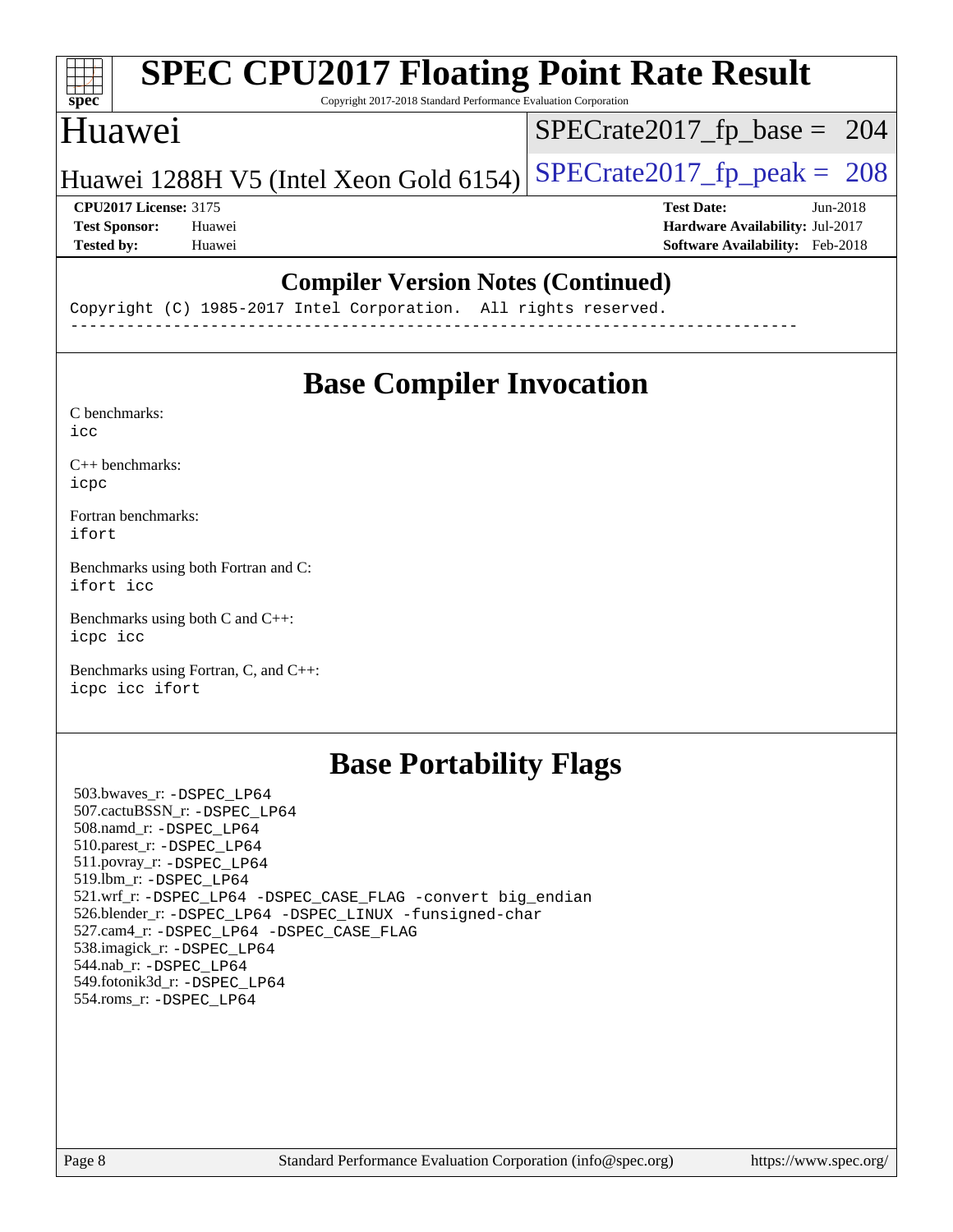| Huawei                                                                                                                                                                              | $SPECrate2017_fp\_base = 204$                                                                                |
|-------------------------------------------------------------------------------------------------------------------------------------------------------------------------------------|--------------------------------------------------------------------------------------------------------------|
| Huawei 1288H V5 (Intel Xeon Gold 6154)                                                                                                                                              | $SPECrate2017_fp\_peak = 208$                                                                                |
| <b>CPU2017 License: 3175</b><br><b>Test Sponsor:</b><br>Huawei<br><b>Tested by:</b><br>Huawei                                                                                       | <b>Test Date:</b><br>$Jun-2018$<br>Hardware Availability: Jul-2017<br><b>Software Availability:</b> Feb-2018 |
| <b>Base Optimization Flags</b>                                                                                                                                                      |                                                                                                              |
| C benchmarks:<br>-xCORE-AVX2 -ipo -03 -no-prec-div -qopt-prefetch -ffinite-math-only<br>-qopt-mem-layout-trans=3                                                                    |                                                                                                              |
| $C_{++}$ benchmarks:<br>-xCORE-AVX2 -ipo -03 -no-prec-div -qopt-prefetch -ffinite-math-only<br>-gopt-mem-layout-trans=3                                                             |                                                                                                              |
| Fortran benchmarks:<br>-xCORE-AVX2 -ipo -03 -no-prec-div -qopt-prefetch -ffinite-math-only<br>-qopt-mem-layout-trans=3 -nostandard-realloc-lhs -align array32byte                   |                                                                                                              |
| Benchmarks using both Fortran and C:<br>-xCORE-AVX2 -ipo -03 -no-prec-div -qopt-prefetch -ffinite-math-only<br>-qopt-mem-layout-trans=3 -nostandard-realloc-lhs -align array32byte  |                                                                                                              |
| Benchmarks using both $C$ and $C_{++}$ :<br>-xCORE-AVX2 -ipo -03 -no-prec-div -qopt-prefetch -ffinite-math-only<br>-qopt-mem-layout-trans=3                                         |                                                                                                              |
| Benchmarks using Fortran, C, and C++:<br>-xCORE-AVX2 -ipo -03 -no-prec-div -qopt-prefetch -ffinite-math-only<br>-qopt-mem-layout-trans=3 -nostandard-realloc-lhs -align array32byte |                                                                                                              |
| <b>Base Other Flags</b>                                                                                                                                                             |                                                                                                              |
| C benchmarks:<br>$-m64 - std= c11$                                                                                                                                                  |                                                                                                              |
| $C_{++}$ benchmarks:<br>$-m64$                                                                                                                                                      |                                                                                                              |
| Fortran benchmarks:<br>$-m64$                                                                                                                                                       |                                                                                                              |
| Benchmarks using both Fortran and C:<br>$-m64 - std= c11$                                                                                                                           |                                                                                                              |
| Benchmarks using both C and C++:<br>$-m64 - std= c11$                                                                                                                               |                                                                                                              |
| Benchmarks using Fortran, C, and C++:<br>$-m64 - std= c11$                                                                                                                          |                                                                                                              |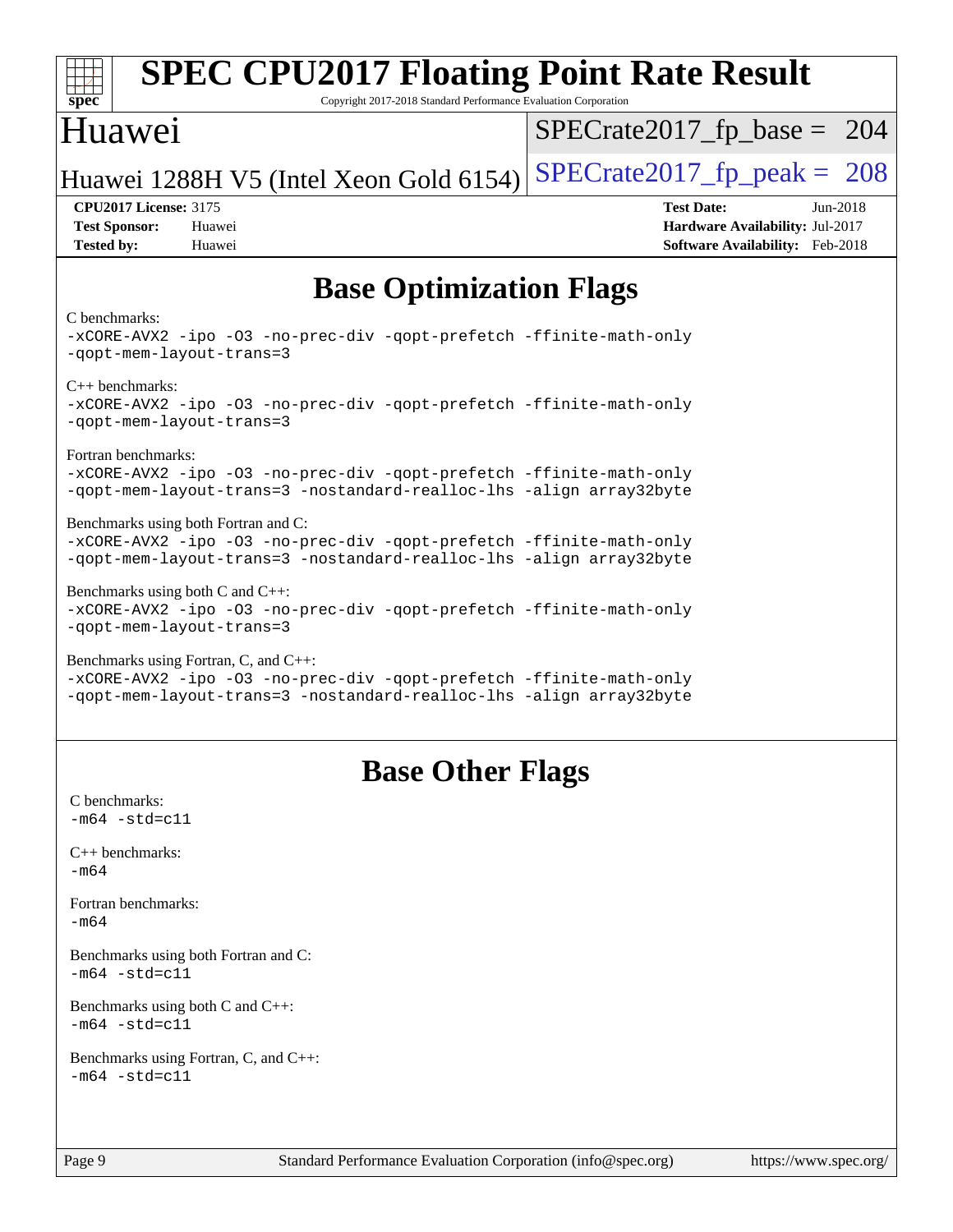| <b>SPEC CPU2017 Floating Point Rate Result</b><br>Spec<br>Copyright 2017-2018 Standard Performance Evaluation Corporation |                                 |
|---------------------------------------------------------------------------------------------------------------------------|---------------------------------|
| Huawei                                                                                                                    | $SPECrate2017_fp\_base = 204$   |
| Huawei 1288H V5 (Intel Xeon Gold 6154)                                                                                    | $SPECrate2017_fp\_peak = 208$   |
| <b>CPU2017 License: 3175</b>                                                                                              | $Jun-2018$<br><b>Test Date:</b> |
| <b>Test Sponsor:</b><br>Huawei                                                                                            | Hardware Availability: Jul-2017 |
| <b>Tested by:</b><br>Huawei                                                                                               | Software Availability: Feb-2018 |

### **[Peak Compiler Invocation](http://www.spec.org/auto/cpu2017/Docs/result-fields.html#PeakCompilerInvocation)**

[C benchmarks](http://www.spec.org/auto/cpu2017/Docs/result-fields.html#Cbenchmarks):

[icc](http://www.spec.org/cpu2017/results/res2018q2/cpu2017-20180612-06960.flags.html#user_CCpeak_intel_icc_18.0_66fc1ee009f7361af1fbd72ca7dcefbb700085f36577c54f309893dd4ec40d12360134090235512931783d35fd58c0460139e722d5067c5574d8eaf2b3e37e92)

[C++ benchmarks:](http://www.spec.org/auto/cpu2017/Docs/result-fields.html#CXXbenchmarks) [icpc](http://www.spec.org/cpu2017/results/res2018q2/cpu2017-20180612-06960.flags.html#user_CXXpeak_intel_icpc_18.0_c510b6838c7f56d33e37e94d029a35b4a7bccf4766a728ee175e80a419847e808290a9b78be685c44ab727ea267ec2f070ec5dc83b407c0218cded6866a35d07)

[Fortran benchmarks](http://www.spec.org/auto/cpu2017/Docs/result-fields.html#Fortranbenchmarks): [ifort](http://www.spec.org/cpu2017/results/res2018q2/cpu2017-20180612-06960.flags.html#user_FCpeak_intel_ifort_18.0_8111460550e3ca792625aed983ce982f94888b8b503583aa7ba2b8303487b4d8a21a13e7191a45c5fd58ff318f48f9492884d4413fa793fd88dd292cad7027ca)

[Benchmarks using both Fortran and C](http://www.spec.org/auto/cpu2017/Docs/result-fields.html#BenchmarksusingbothFortranandC): [ifort](http://www.spec.org/cpu2017/results/res2018q2/cpu2017-20180612-06960.flags.html#user_CC_FCpeak_intel_ifort_18.0_8111460550e3ca792625aed983ce982f94888b8b503583aa7ba2b8303487b4d8a21a13e7191a45c5fd58ff318f48f9492884d4413fa793fd88dd292cad7027ca) [icc](http://www.spec.org/cpu2017/results/res2018q2/cpu2017-20180612-06960.flags.html#user_CC_FCpeak_intel_icc_18.0_66fc1ee009f7361af1fbd72ca7dcefbb700085f36577c54f309893dd4ec40d12360134090235512931783d35fd58c0460139e722d5067c5574d8eaf2b3e37e92)

[Benchmarks using both C and C++:](http://www.spec.org/auto/cpu2017/Docs/result-fields.html#BenchmarksusingbothCandCXX) [icpc](http://www.spec.org/cpu2017/results/res2018q2/cpu2017-20180612-06960.flags.html#user_CC_CXXpeak_intel_icpc_18.0_c510b6838c7f56d33e37e94d029a35b4a7bccf4766a728ee175e80a419847e808290a9b78be685c44ab727ea267ec2f070ec5dc83b407c0218cded6866a35d07) [icc](http://www.spec.org/cpu2017/results/res2018q2/cpu2017-20180612-06960.flags.html#user_CC_CXXpeak_intel_icc_18.0_66fc1ee009f7361af1fbd72ca7dcefbb700085f36577c54f309893dd4ec40d12360134090235512931783d35fd58c0460139e722d5067c5574d8eaf2b3e37e92)

[Benchmarks using Fortran, C, and C++](http://www.spec.org/auto/cpu2017/Docs/result-fields.html#BenchmarksusingFortranCandCXX): [icpc](http://www.spec.org/cpu2017/results/res2018q2/cpu2017-20180612-06960.flags.html#user_CC_CXX_FCpeak_intel_icpc_18.0_c510b6838c7f56d33e37e94d029a35b4a7bccf4766a728ee175e80a419847e808290a9b78be685c44ab727ea267ec2f070ec5dc83b407c0218cded6866a35d07) [icc](http://www.spec.org/cpu2017/results/res2018q2/cpu2017-20180612-06960.flags.html#user_CC_CXX_FCpeak_intel_icc_18.0_66fc1ee009f7361af1fbd72ca7dcefbb700085f36577c54f309893dd4ec40d12360134090235512931783d35fd58c0460139e722d5067c5574d8eaf2b3e37e92) [ifort](http://www.spec.org/cpu2017/results/res2018q2/cpu2017-20180612-06960.flags.html#user_CC_CXX_FCpeak_intel_ifort_18.0_8111460550e3ca792625aed983ce982f94888b8b503583aa7ba2b8303487b4d8a21a13e7191a45c5fd58ff318f48f9492884d4413fa793fd88dd292cad7027ca)

### **[Peak Portability Flags](http://www.spec.org/auto/cpu2017/Docs/result-fields.html#PeakPortabilityFlags)**

Same as Base Portability Flags

## **[Peak Optimization Flags](http://www.spec.org/auto/cpu2017/Docs/result-fields.html#PeakOptimizationFlags)**

[C benchmarks](http://www.spec.org/auto/cpu2017/Docs/result-fields.html#Cbenchmarks):

 519.lbm\_r: [-prof-gen](http://www.spec.org/cpu2017/results/res2018q2/cpu2017-20180612-06960.flags.html#user_peakPASS1_CFLAGSPASS1_LDFLAGS519_lbm_r_prof_gen_5aa4926d6013ddb2a31985c654b3eb18169fc0c6952a63635c234f711e6e63dd76e94ad52365559451ec499a2cdb89e4dc58ba4c67ef54ca681ffbe1461d6b36)(pass 1) [-prof-use](http://www.spec.org/cpu2017/results/res2018q2/cpu2017-20180612-06960.flags.html#user_peakPASS2_CFLAGSPASS2_LDFLAGS519_lbm_r_prof_use_1a21ceae95f36a2b53c25747139a6c16ca95bd9def2a207b4f0849963b97e94f5260e30a0c64f4bb623698870e679ca08317ef8150905d41bd88c6f78df73f19)(pass 2) [-ipo](http://www.spec.org/cpu2017/results/res2018q2/cpu2017-20180612-06960.flags.html#user_peakPASS1_COPTIMIZEPASS2_COPTIMIZE519_lbm_r_f-ipo) [-xCORE-AVX2](http://www.spec.org/cpu2017/results/res2018q2/cpu2017-20180612-06960.flags.html#user_peakPASS2_COPTIMIZE519_lbm_r_f-xCORE-AVX2) [-O3](http://www.spec.org/cpu2017/results/res2018q2/cpu2017-20180612-06960.flags.html#user_peakPASS1_COPTIMIZEPASS2_COPTIMIZE519_lbm_r_f-O3) [-no-prec-div](http://www.spec.org/cpu2017/results/res2018q2/cpu2017-20180612-06960.flags.html#user_peakPASS1_COPTIMIZEPASS2_COPTIMIZE519_lbm_r_f-no-prec-div) [-qopt-prefetch](http://www.spec.org/cpu2017/results/res2018q2/cpu2017-20180612-06960.flags.html#user_peakPASS1_COPTIMIZEPASS2_COPTIMIZE519_lbm_r_f-qopt-prefetch) [-ffinite-math-only](http://www.spec.org/cpu2017/results/res2018q2/cpu2017-20180612-06960.flags.html#user_peakPASS1_COPTIMIZEPASS2_COPTIMIZE519_lbm_r_f_finite_math_only_cb91587bd2077682c4b38af759c288ed7c732db004271a9512da14a4f8007909a5f1427ecbf1a0fb78ff2a814402c6114ac565ca162485bbcae155b5e4258871) [-qopt-mem-layout-trans=3](http://www.spec.org/cpu2017/results/res2018q2/cpu2017-20180612-06960.flags.html#user_peakPASS1_COPTIMIZEPASS2_COPTIMIZE519_lbm_r_f-qopt-mem-layout-trans_de80db37974c74b1f0e20d883f0b675c88c3b01e9d123adea9b28688d64333345fb62bc4a798493513fdb68f60282f9a726aa07f478b2f7113531aecce732043) 538.imagick\_r: [-xCORE-AVX2](http://www.spec.org/cpu2017/results/res2018q2/cpu2017-20180612-06960.flags.html#user_peakCOPTIMIZE538_imagick_r_f-xCORE-AVX2) [-ipo](http://www.spec.org/cpu2017/results/res2018q2/cpu2017-20180612-06960.flags.html#user_peakCOPTIMIZE538_imagick_r_f-ipo) [-O3](http://www.spec.org/cpu2017/results/res2018q2/cpu2017-20180612-06960.flags.html#user_peakCOPTIMIZE538_imagick_r_f-O3) [-no-prec-div](http://www.spec.org/cpu2017/results/res2018q2/cpu2017-20180612-06960.flags.html#user_peakCOPTIMIZE538_imagick_r_f-no-prec-div) [-qopt-prefetch](http://www.spec.org/cpu2017/results/res2018q2/cpu2017-20180612-06960.flags.html#user_peakCOPTIMIZE538_imagick_r_f-qopt-prefetch) [-ffinite-math-only](http://www.spec.org/cpu2017/results/res2018q2/cpu2017-20180612-06960.flags.html#user_peakCOPTIMIZE538_imagick_r_f_finite_math_only_cb91587bd2077682c4b38af759c288ed7c732db004271a9512da14a4f8007909a5f1427ecbf1a0fb78ff2a814402c6114ac565ca162485bbcae155b5e4258871) [-qopt-mem-layout-trans=3](http://www.spec.org/cpu2017/results/res2018q2/cpu2017-20180612-06960.flags.html#user_peakCOPTIMIZE538_imagick_r_f-qopt-mem-layout-trans_de80db37974c74b1f0e20d883f0b675c88c3b01e9d123adea9b28688d64333345fb62bc4a798493513fdb68f60282f9a726aa07f478b2f7113531aecce732043) 544.nab\_r: Same as 519.lbm\_r [C++ benchmarks:](http://www.spec.org/auto/cpu2017/Docs/result-fields.html#CXXbenchmarks) [-prof-gen](http://www.spec.org/cpu2017/results/res2018q2/cpu2017-20180612-06960.flags.html#user_CXXpeak_prof_gen_5aa4926d6013ddb2a31985c654b3eb18169fc0c6952a63635c234f711e6e63dd76e94ad52365559451ec499a2cdb89e4dc58ba4c67ef54ca681ffbe1461d6b36)(pass 1) [-prof-use](http://www.spec.org/cpu2017/results/res2018q2/cpu2017-20180612-06960.flags.html#user_CXXpeak_prof_use_1a21ceae95f36a2b53c25747139a6c16ca95bd9def2a207b4f0849963b97e94f5260e30a0c64f4bb623698870e679ca08317ef8150905d41bd88c6f78df73f19)(pass 2) [-ipo](http://www.spec.org/cpu2017/results/res2018q2/cpu2017-20180612-06960.flags.html#user_CXXpeak_f-ipo) [-xCORE-AVX2](http://www.spec.org/cpu2017/results/res2018q2/cpu2017-20180612-06960.flags.html#user_CXXpeak_f-xCORE-AVX2) [-O3](http://www.spec.org/cpu2017/results/res2018q2/cpu2017-20180612-06960.flags.html#user_CXXpeak_f-O3) [-no-prec-div](http://www.spec.org/cpu2017/results/res2018q2/cpu2017-20180612-06960.flags.html#user_CXXpeak_f-no-prec-div) [-qopt-prefetch](http://www.spec.org/cpu2017/results/res2018q2/cpu2017-20180612-06960.flags.html#user_CXXpeak_f-qopt-prefetch) [-ffinite-math-only](http://www.spec.org/cpu2017/results/res2018q2/cpu2017-20180612-06960.flags.html#user_CXXpeak_f_finite_math_only_cb91587bd2077682c4b38af759c288ed7c732db004271a9512da14a4f8007909a5f1427ecbf1a0fb78ff2a814402c6114ac565ca162485bbcae155b5e4258871) [-qopt-mem-layout-trans=3](http://www.spec.org/cpu2017/results/res2018q2/cpu2017-20180612-06960.flags.html#user_CXXpeak_f-qopt-mem-layout-trans_de80db37974c74b1f0e20d883f0b675c88c3b01e9d123adea9b28688d64333345fb62bc4a798493513fdb68f60282f9a726aa07f478b2f7113531aecce732043) [Fortran benchmarks](http://www.spec.org/auto/cpu2017/Docs/result-fields.html#Fortranbenchmarks): **(Continued on next page)**

Page 10 Standard Performance Evaluation Corporation [\(info@spec.org\)](mailto:info@spec.org) <https://www.spec.org/>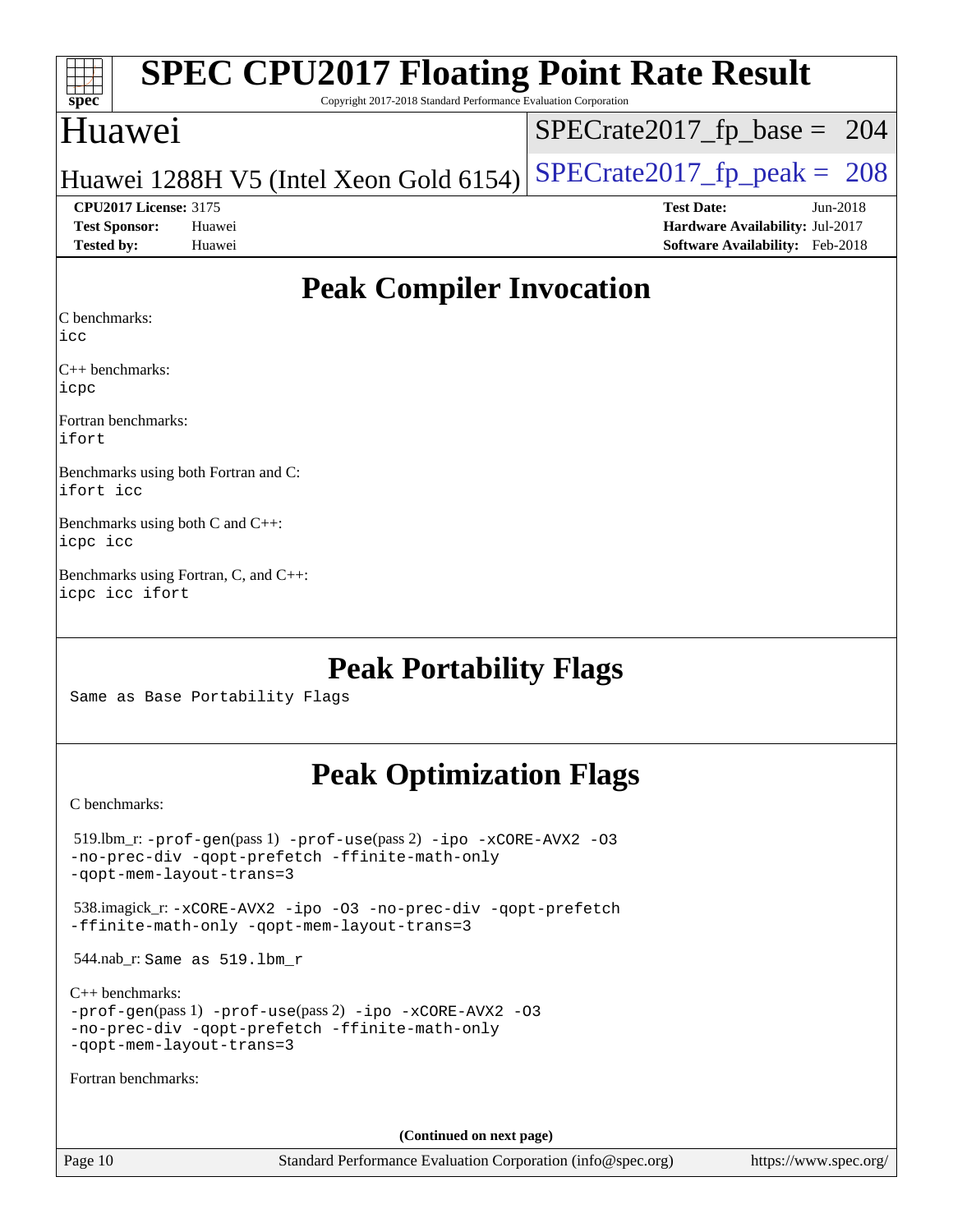

# **[SPEC CPU2017 Floating Point Rate Result](http://www.spec.org/auto/cpu2017/Docs/result-fields.html#SPECCPU2017FloatingPointRateResult)**

Copyright 2017-2018 Standard Performance Evaluation Corporation

### Huawei

[SPECrate2017\\_fp\\_base =](http://www.spec.org/auto/cpu2017/Docs/result-fields.html#SPECrate2017fpbase) 204

Huawei 1288H V5 (Intel Xeon Gold 6154) SPECrate  $2017$  fp peak = 208

**[CPU2017 License:](http://www.spec.org/auto/cpu2017/Docs/result-fields.html#CPU2017License)** 3175 **[Test Date:](http://www.spec.org/auto/cpu2017/Docs/result-fields.html#TestDate)** Jun-2018 **[Test Sponsor:](http://www.spec.org/auto/cpu2017/Docs/result-fields.html#TestSponsor)** Huawei **[Hardware Availability:](http://www.spec.org/auto/cpu2017/Docs/result-fields.html#HardwareAvailability)** Jul-2017 **[Tested by:](http://www.spec.org/auto/cpu2017/Docs/result-fields.html#Testedby)** Huawei **[Software Availability:](http://www.spec.org/auto/cpu2017/Docs/result-fields.html#SoftwareAvailability)** Feb-2018

## **[Peak Optimization Flags \(Continued\)](http://www.spec.org/auto/cpu2017/Docs/result-fields.html#PeakOptimizationFlags)**

```
 503.bwaves_r: -xCORE-AVX2 -ipo -O3 -no-prec-div -qopt-prefetch
-ffinite-math-only -qopt-mem-layout-trans=3
-nostandard-realloc-lhs -align array32byte
 549.fotonik3d_r: Same as 503.bwaves_r
 554.roms_r: -prof-gen(pass 1) -prof-use(pass 2) -ipo -xCORE-AVX2 -O3
-no-prec-div -qopt-prefetch -ffinite-math-only
-qopt-mem-layout-trans=3 -nostandard-realloc-lhs
-align array32byte
Benchmarks using both Fortran and C: 
-prof-gen(pass 1) -prof-use(pass 2) -ipo -xCORE-AVX2 -O3
-no-prec-div -qopt-prefetch -ffinite-math-only
-qopt-mem-layout-trans=3 -nostandard-realloc-lhs -align array32byte
Benchmarks using both C and C++: 
-prof-gen(pass 1) -prof-use(pass 2) -ipo -xCORE-AVX2 -O3
-no-prec-div -qopt-prefetch -ffinite-math-only
-qopt-mem-layout-trans=3
Benchmarks using Fortran, C, and C++: 
507.cactuBSSN_r: basepeak = yes
```
### **[Peak Other Flags](http://www.spec.org/auto/cpu2017/Docs/result-fields.html#PeakOtherFlags)**

```
C benchmarks: 
-m64 - std= c11C++ benchmarks: 
-m64
Fortran benchmarks: 
-m64
Benchmarks using both Fortran and C: 
-m64 - std= c11Benchmarks using both C and C++: 
-m64 - std= c11Benchmarks using Fortran, C, and C++: 
-m64 - std= c11
```